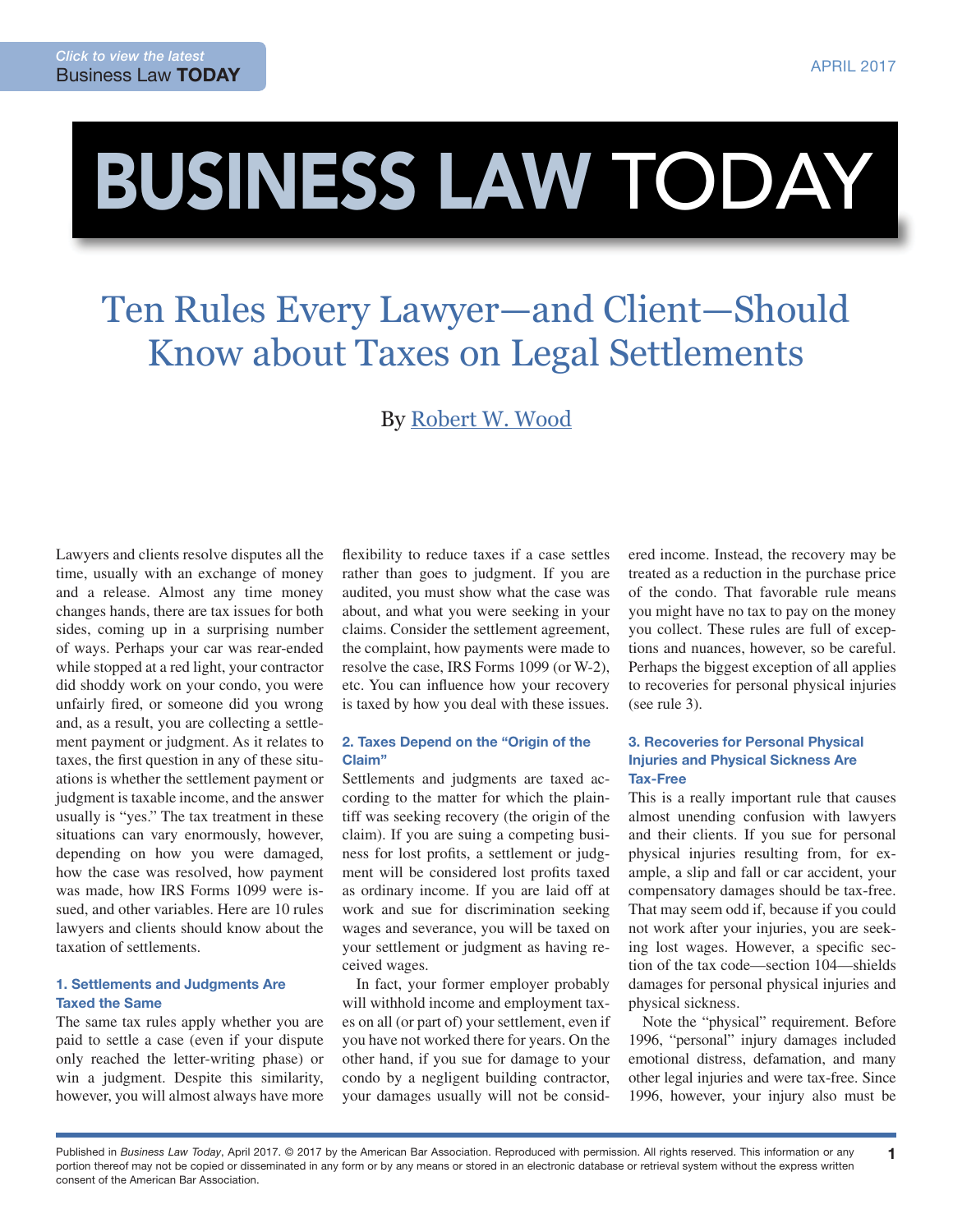"physical" to give rise to tax-free money. Unfortunately, neither the IRS nor Congress has made clear what that means. The IRS has determined generally that you must have visible harm (cuts or bruises) for your injuries to be "physical." This observable bodily harm standard generally means that, if you sue for intentional infliction of emotional distress, your recovery is taxed.

Likewise, if you sue your employer for sexual harassment involving rude comments or even fondling, that also is not physical enough for the IRS. Some courts have disagreed, however, and the U.S. Tax Court in particular has allowed some employment lawsuits complete or partial tax-free treatment where the employee developed a physical sickness from the employer's conduct or where a pre-existing illness was exacerbated. Taxpayers routinely argue in U.S. Tax Court that their damages are sufficiently physical to be tax-free, and although standards are getting a little easier, the IRS usually wins these cases. In many cases a tax-savvy settlement agreement could have improved the plaintiff's tax chances.

#### 4. Symptoms of Emotional Distress Are Not "Physical"

Tax law draws a distinction between money you receive for physical *symptoms* of emotional distress (like headaches and stomachaches) and physical injuries or sickness. Here again, these lines are not clear. For example, if in settling an employment dispute, suppose that you receive an extra \$50,000 because your employer gave you an ulcer. Is an ulcer considered "physical" or is it merely a symptom of your emotional distress?

Many plaintiffs end up taking aggressive positions on their tax returns by claiming that damages of this nature are tax-free. Yet that can be a losing battle if the defendant issues an IRS Form 1099 for the entire settlement. That means it can behoove you to try to come to an agreement with the defendant about the tax issues, and there is nothing improper about doing so. There are wide variations in tax reporting and multiple players are often involved in litigation

(e.g., the parties, their insurance companies, and their attorneys); thus, neglecting to nail all this down in the settlement agreement can be foolish. You may have to pay for outside tax experts, but you will almost always save considerable money later by spending a little at this critical moment. Otherwise, you might end up surprised with Forms 1099 you receive the year *after* your case settles. At that point, you will not have a choice about reporting the payments on your tax return.

#### 5. Medical Expenses Are Tax-Free

Even if your injuries are purely emotional, payments for medical expenses are taxfree, and what constitutes "medical expenses" is surprisingly liberal. For example, payments to a psychiatrist or counselor qualify, as do payments to a chiropractor or physical therapist. Many nontraditional treatments count as well.

However, if you have previously deducted the medical expenses and are reimbursed when your suit settles in a subsequent year, you may have to pay tax on them. Blame the "tax benefit" rule, which provides that, if you previously claimed a deduction for an amount that produced a tax benefit to you (meaning it reduced the amount of tax you paid), you must pay tax on that amount if you recover it in a subsequent year. The opposite is also true. If you deducted an amount in a previous year, and that deduction produced no tax benefit to you, then you can exclude the recovery of that amount in a later year from your gross income.

#### 6. Allocating Damages Can Save Taxes

Most legal disputes involve multiple issues, but even if your dispute relates to one course of conduct, there is a good chance the total settlement amount will involve multiple categories of damages. It usually is best for the plaintiff and defendant to agree on what is paid and its tax treatment. Such agreements are not binding on the IRS or the courts in later tax disputes, but they are rarely ignored. As a practical matter, what the parties put down in the agreement often is followed.

For all of these reasons, it is more re-

alistic—and more likely to be respected by the IRS and other taxing authorities if you divide up the total and allocate it across multiple categories. If you are settling an employment suit, there might be some wages (with withholding of taxes and reported on a Form W-2); some nonwage emotional distress damages (taxable, but not wages, so reported on a Form 1099); some reimbursed business expenses (usually nontaxable, unless the employee had deducted them); some pension or fringe benefit payments (usually nontaxable); and so on. There may even be some payment allocable to personal physical injuries or physical sickness (nontaxable, so no Form 1099), although this subject is controversial (see rules 3 and 4).

#### 7. Look for Capital Gain Instead of Ordinary Income

Outside the realm of suits for physical injuries or physical sickness, just about everything is income; however, that does not answer the question of *how* it will be taxed. If your suit is about damage to your house or your factory, the resulting settlement may be treated as capital gain. Long-term capital gain is taxed at a lower rate (15 percent or 20 percent, plus the 3.8% Obamacare tax, not 39.6 percent) and is therefore much better than ordinary income.

Apart from the tax-rate preference, your tax basis may be relevant as well. This generally is your original purchase price, increased by any improvements you have made and decreased by depreciation, if any. In some cases, your settlement may be treated as a recovery of basis, not income.

A good example is harm to a capital asset, such as your house or your factory. If the defendant damaged it and you collect damages, you may be able to simply reduce your basis rather than report gain. Some settlements are treated like sales; therefore, again, you may be able to claim your basis. In fact, there are many circumstances in which the ordinary income versus capital gain distinction can be raised, so be sensitive to it. For example, some patent cases can produce capital gain, not ordinary income. The tax rate spread can be nearly 20 percent.